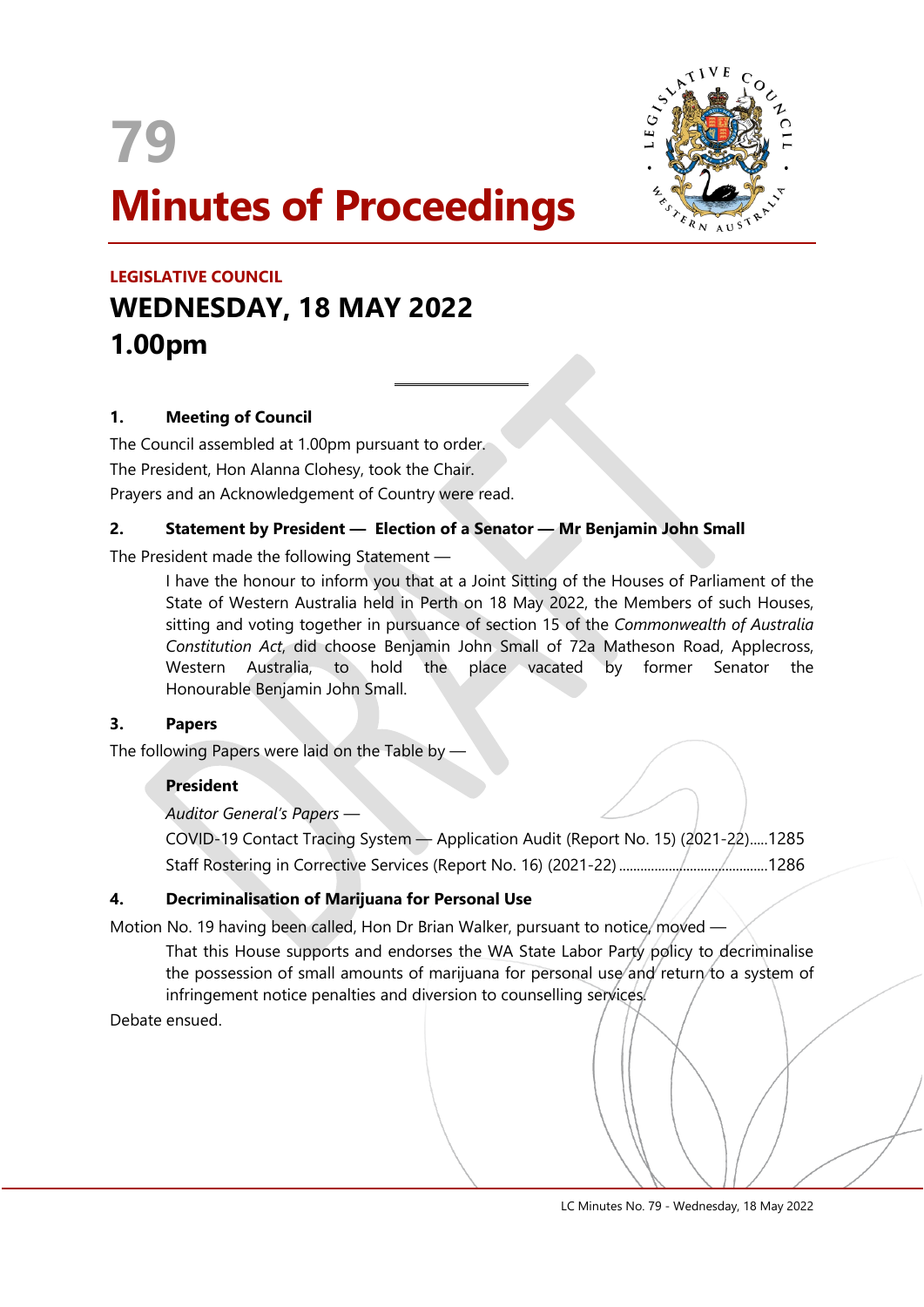The Leader of the House moved —

To delete all words after 'House' and insert:

notes the Cannabis Intervention Requirement (CIR) scheme implemented since 2011 as an intensive individual intervention, which gives the Western Australian Police Force the discretion to divert eligible people found with small quantities of cannabis or drug paraphernalia into drug diversion programs, rather than charge them with a criminal offence

**Ayes (25)**

# Amendment — put.

The Council divided.

# Hon Martin Aldridge Hon Steve Martin Hon Klara Andric **Hon Stephen Pratt** Hon Sandra Carr **Hon Martin Pritchard** Hon Peter Collier **Hon Samantha Rowe** Hon Stephen Dawson Hon Rosie Sahanna Hon Colin de Grussa Hon Tjorn Sibma Hon Sue Ellery **Hon Dr Sally Talbot** Hon Peter Foster **Hon Neil Thomson** Hon Lorna Harper Hon Darren West Hon Jackie Jarvis

# Hon Kate Doust **Hon Matthew Swinbourn** Hon Donna Faragher Hon Dr Steve Thomas Hon James Hayward Hon Pierre Yang *(Teller)*

**Noes (3)**

Hon Wilson Tucker

Hon Sophia Moermond Hon Dr Brian Walker (Teller)

Amendment thus passed. Debate resumed. Motion, as amended — put. The Council divided.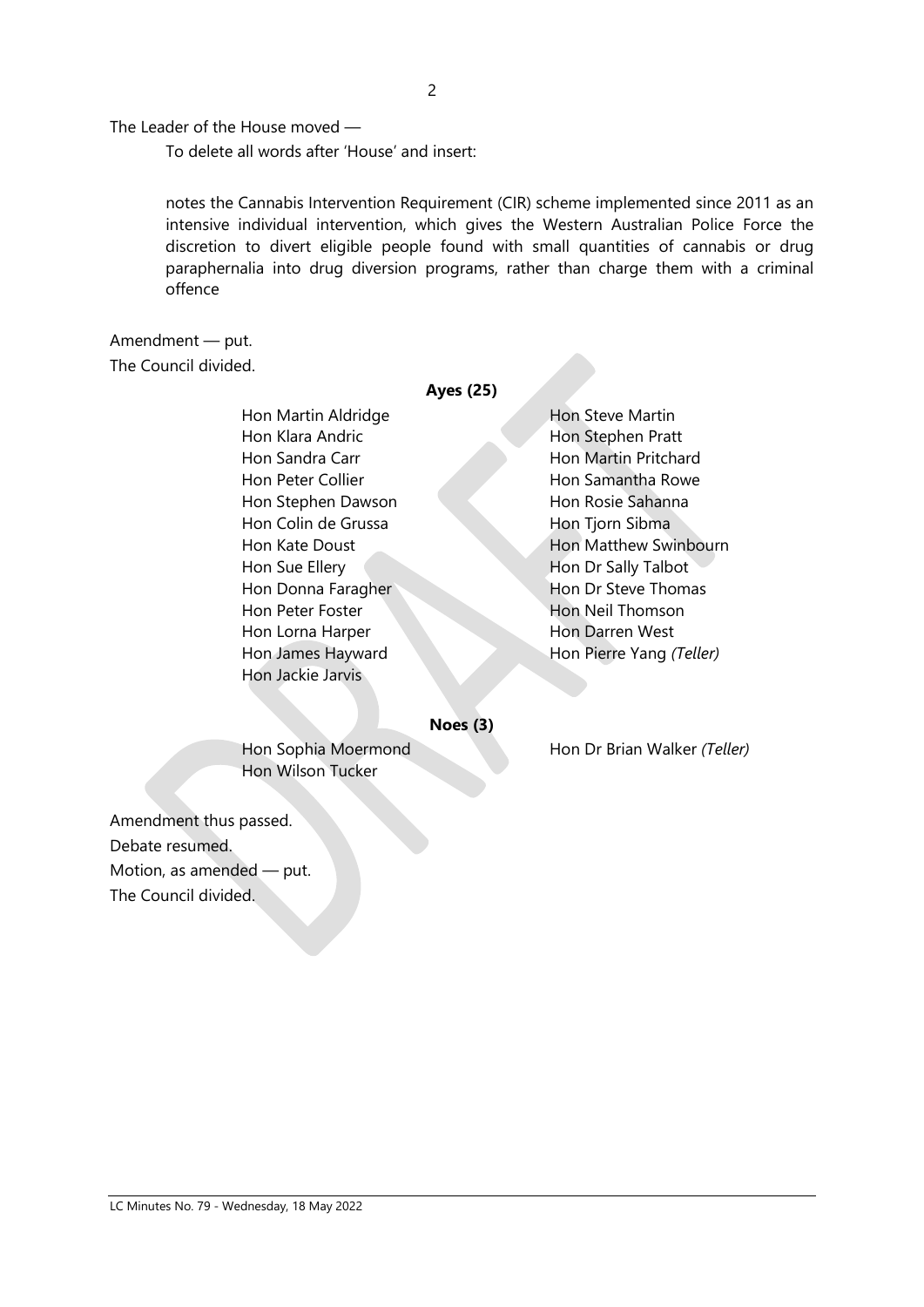3

# **Ayes (25)**

Hon Martin Aldridge **Hon Stephen Pratt** Hon Klara Andric **Hon Martin Pritchard** Hon Sandra Carr **Hon Samantha Rowe** Hon Peter Collier **Hon Rosie Sahanna** Hon Stephen Dawson Hon Tiorn Sibma Hon Sue Ellery **Hon Dr Sally Talbot** Hon Donna Faragher Hon Dr Steve Thomas Hon Peter Foster **Hon Neil Thomson** Hon Lorna Harper **Hon Darren West** Hon James Hayward **Hon Pierre Yang** Hon Steve Martin

Hon Kate Doust **Hon Matthew Swinbourn** Hon Jackie Jarvis **Hon Colin de Grussa** *(Teller)* 

#### **Noes (4)**

Hon Sophia Moermond Hon Wilson Tucker

Hon Dr Brad Pettitt **Hon Dr Brian Walker** *(Teller)* 

Motion, as amended, thus passed.

#### **5. Order of Business**

Ordered — That Order of the Day No. 1, *City of Vincent Local Government Property Local Law 2021 — Disallowance*, be taken after Order of the Day No. 8, *Civil Procedure (Representative Proceedings) Bill 2021*. (Leader of the House).

# **6. Estimates of Revenue and Expenditure — Consolidated Account Estimates 2022–2023**

The Order of the Day having been read for the adjourned debate on the motion of the Minister for Emergency Services representing the Treasurer as follows —

That pursuant to Standing Order 69(1) the Legislative Council take note of Tabled Paper 1270A-D (2022–2023 Budget Statements), laid upon the Table of the House on 12 May 2022.

#### Debate ensued.

On the motion of Hon Colin de Grussa the debate was adjourned to the next sitting.

# **7. COVID-19 Response Legislation Amendment (Extension of Expiring Provisions) Bill 2022**

The Order of the Day for the further consideration of this urgent Bill, in Committee of the Whole House, having been read.

The Acting President left the Chair.

#### ———— **In Committee**

(Hon Peter Foster in the Chair)

Clause 1. Debate resumed.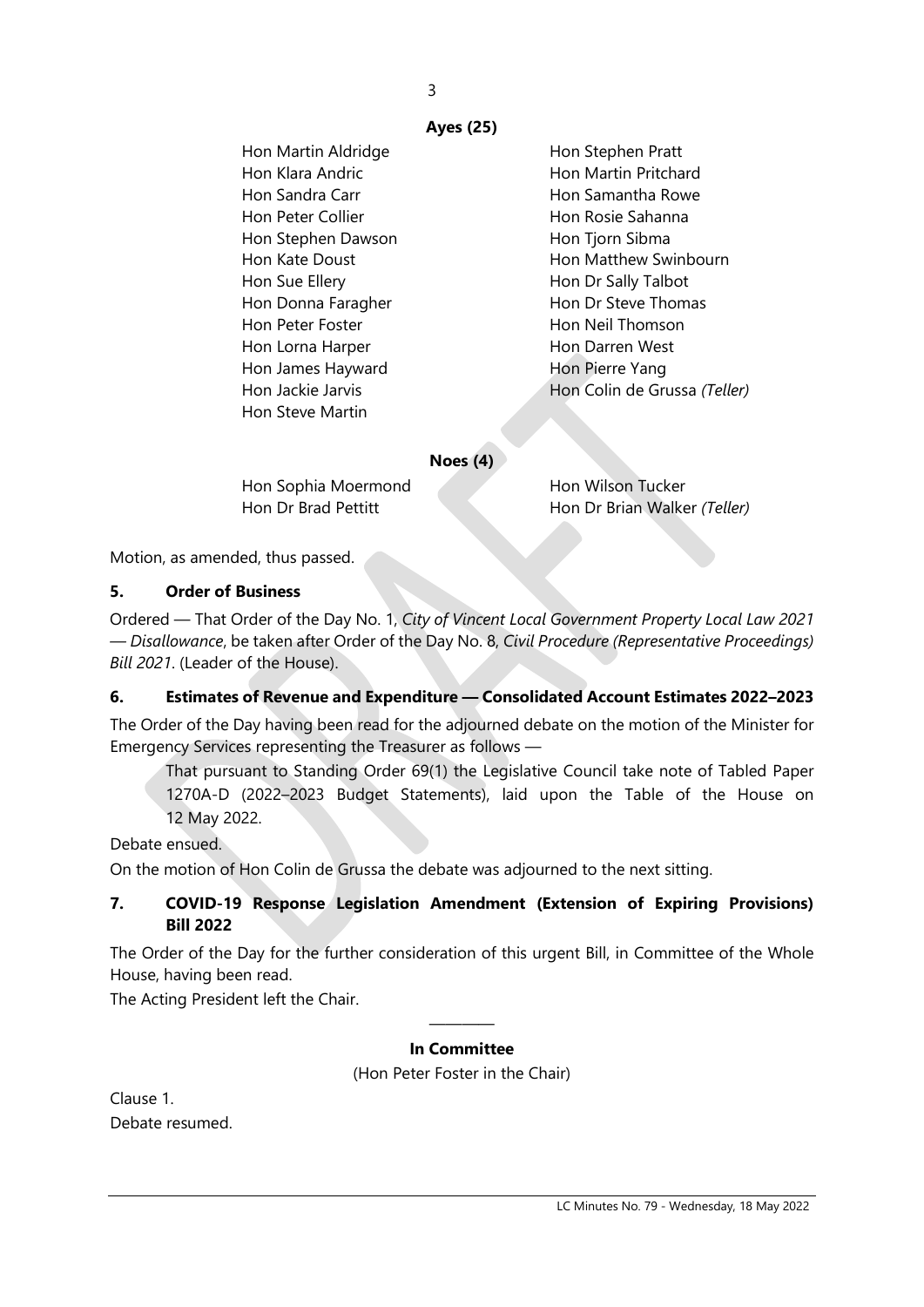Hon Sophia Moermond moved —

Page 2, line 4 — To insert before "*Extension*":

*Final*

Debate ensued. Amendment — put and negatived. Debate resumed. Clause agreed to. Clauses 2 and 3 agreed to. Clause 4. Debate ensued. Hon Sophia Moermond moved — Page 3, line 9 — To delete "3 January 2023," and insert:

20 November 2022,

Debate ensued.

Amendment — put and negatived.

Question, That the clause stand as printed — put and passed.

Clause 5.

Debate ensued.

Clause agreed to.

Clauses 6 to 8 agreed to.

Clause 9.

Debate ensued.

# **8. Questions Without Notice**

Questions without notice were taken.

The Leader of the House representing the Minister for Housing, by leave, incorporated into *Hansard* information in relation to the average wait time to access public housing, by region, as at 30 April 2022, in response to a question without notice asked by Hon Dr Brad Pettitt.

The Parliamentary Secretary to the Minister for Regional Development on behalf of the Minister for Regional Development representing the Minister for Forestry, by leave, incorporated into *Hansard* a table listing the Forest Products Commission's contracts for firewood timber grades, in response to a question without notice asked by Hon Dr Steve Thomas.

# **9. COVID-19 Response Legislation Amendment (Extension of Expiring Provisions) Bill 2022**

Resumption of consideration of this urgent Bill in Committee of the Whole House (*see item 7 above*). The President left the Chair.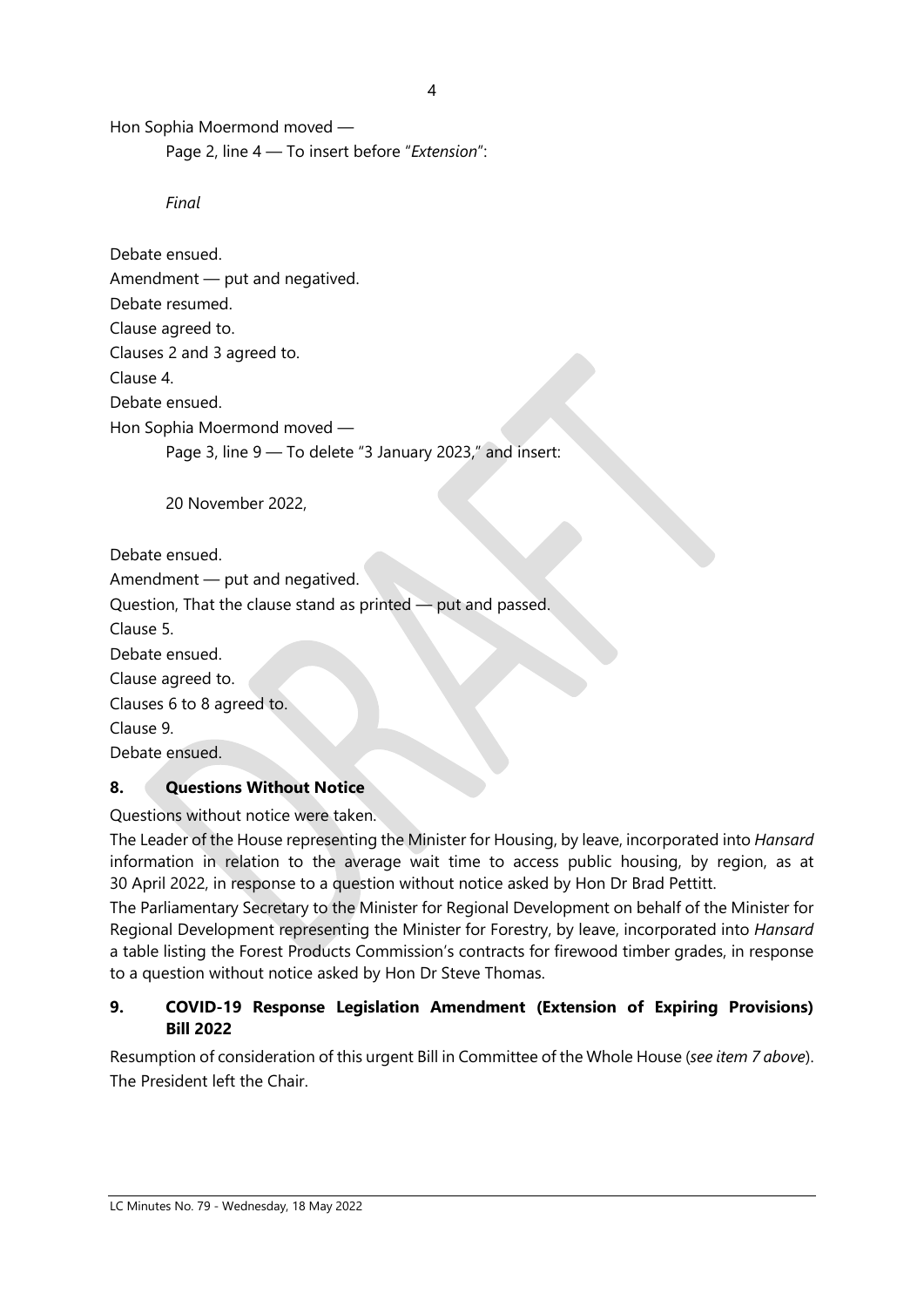#### ———— **In Committee**

(Hon Dr Brian Walker in the Chair)

————

Clause 9. Debate resumed. Clause agreed to. Title agreed to.

The Acting President resumed the Chair.

Bill reported without amendment.

Report adopted.

The Minister for Emergency Services moved, That the Bill be read a third time.

The Acting President announced that the Deputy Chair of Committees had certified that this was a true copy of the Bill as agreed to in Committee of the Whole House and reported.

Debate ensued.

Question — put.

The Council divided.

### **Ayes (16)**

Hon Klara Andric Hon Dr Brad Pettitt Hon Sandra Carr **Hon Stephen Pratt** Hon Stephen Dawson Hon Martin Pritchard Hon Kate Doust **Hon Rosie Sahanna** Hon Peter Foster **Honda** Hon Dr Sally Talbot Hon Lorna Harper Hon Darren West

Hon Sue Ellery **Hon Matthew Swinbourn** Hon Jackie Jarvis Hon Pierre Yang *(Teller)*

**Noes (7)**

Hon Martin Aldridge Hon Neil Thomson Hon Steve Martin **Hon Dr Brian Walker** Hon Tjorn Sibma

Hon Sophia Moermond Hon Colin de Grussa *(Teller)* 

Question thus passed.

Bill read a third time and passed.

# **10. Health and Disability Services (Complaints) Amendment Bill 2021**

The Acting President reported the receipt of Message No. 65 from the Legislative Assembly forwarding the Bill for concurrence.

The Leader of the House representing the Minister for Health moved, That the Bill be read a first time.

Question — put and passed.

Bill read a first time.

The Leader of the House representing the Minister for Health moved, That the Bill be read a second time.